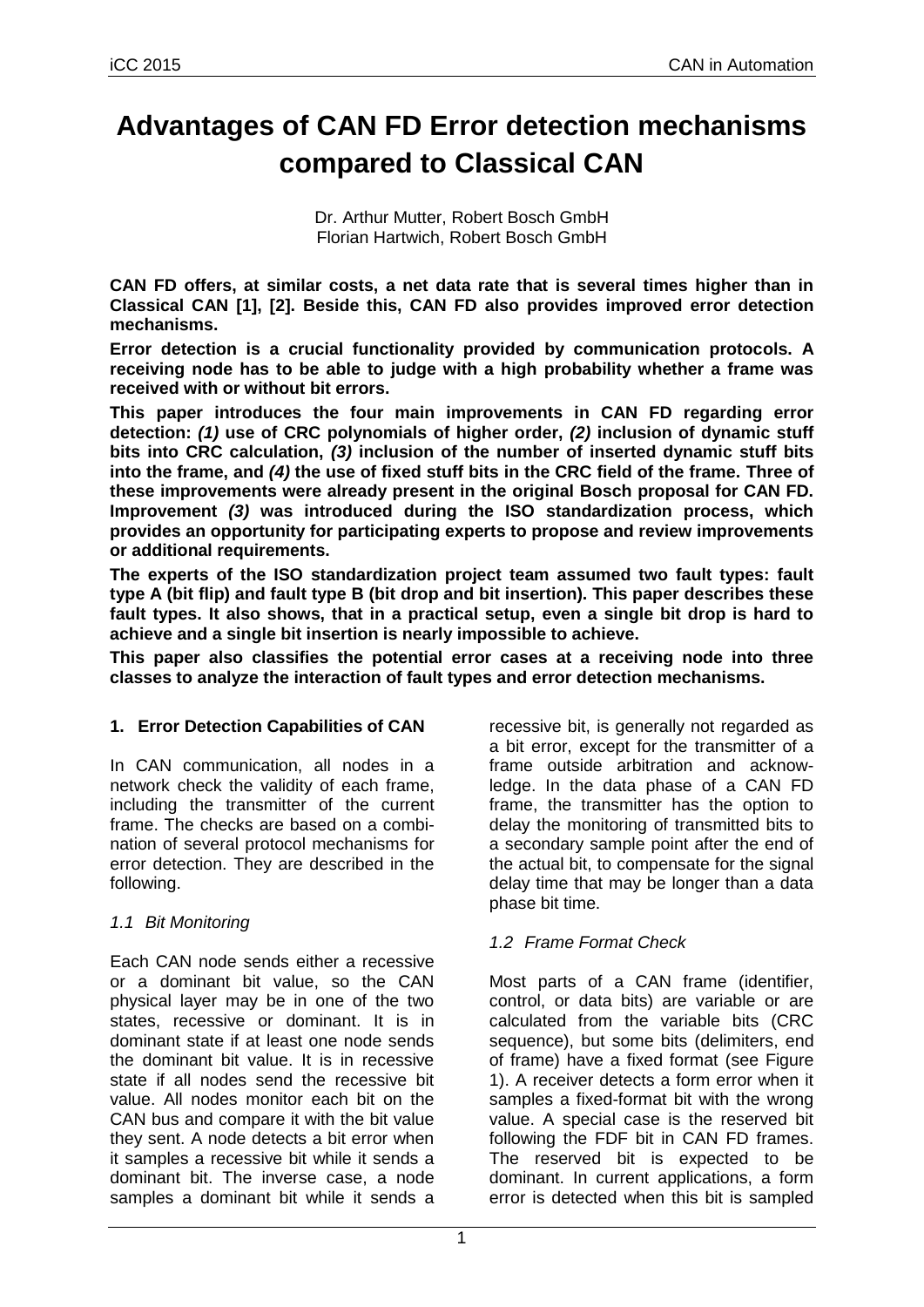as recessive. For future applications, this bit may be used to distinguish between the CAN FD frame format and another – not yet defined – new frame format. When this alternative is selected (by software configuration) and if then this bit is sampled as recessive, the receiver enters a protocol exception state until the bus is idle again. This allows the introduction of future new frame formats that are tolerated by existing CAN FD implementations.

|    |   | Arbitration Phase           |       |  |  |  |               |  |     |  | Data Phase (if BRS recessive) |    |  |        |  |                           |    |      |  |
|----|---|-----------------------------|-------|--|--|--|---------------|--|-----|--|-------------------------------|----|--|--------|--|---------------------------|----|------|--|
|    |   | Arbitration field           |       |  |  |  | Control field |  |     |  | Data field                    |    |  |        |  | CRC field                 |    |      |  |
| ١ц |   | base ID                     |       |  |  |  |               |  | DLC |  |                               | le |  |        |  | Stuff Count CRC sequence! |    |      |  |
|    |   | $\sim$                      | lတ lထ |  |  |  |               |  |     |  | <b>ALC A</b>                  | c  |  |        |  | $\cdots$                  |    |      |  |
|    | 삝 |                             |       |  |  |  |               |  | löö |  |                               |    |  | غاھاھا |  |                           | lā | 崗    |  |
|    |   | MSR (firet hit tranemitted) |       |  |  |  |               |  |     |  |                               |    |  |        |  |                           |    | I SB |  |

<span id="page-1-0"></span>*Figure 1: FD Base Frame Format, 20 to 64 data bytes [2]*

# *1.3 Cyclic Redundancy Check*

The transmitter of a frame calculates the CRC sequence from the variable parts of the frame and transmits it in the CRC field. The receivers also calculate the CRC sequence based on the bits they sample. A receiving node detects a CRC error, when its calculated CRC sequence and the received one are unequal. The CRC sequence is calculated differently in Classical CAN frames and in CAN FD frames. In Classical CAN, a 15-bit CRC polynomial is used and the dynamic stuff bits are not included in the CRC calculation. In CAN FD frames, the dynamic stuff bits before the CRC field are included in the CRC calculation. Further, a 17-bit polynomial is used for CAN FD frames with up to 16 data bytes and a 21 bit polynomial for CAN FD frames with up to 64 data bytes.

All three CRC polynomials are BCH codes, they are adapted to the three different message lengths in order to keep a Hamming distance (HD) of 6. HD=6 means that up to 5 bit flips are detected in a code word (frame) of fixed length. Since the chosen generator polynomials contain the factor (x+1), they are also able to detect any odd number of bit flips [3].

## *1.4 Acknowledgement*

Transmitters expect to get an active acknowledgement for their frames, which is a dominant bit in the ACK slot. When a transmitter does not sample a dominant bit during ACK slot, it regards this as an ACK error. The transmitter considers a frame that does not get an acknowledgement as invalid and retransmits it (if retransmission is not intentionally disabled).

## *1.5 Stuff Rule Check*

The bits of a CAN frame between Start-of-Frame and CRC Delimiter are coded by the method of bit stuffing. That means, the transmitter inserts, after each sequence of five consecutive equal bits, one bit of inverse value, called a (dynamic) stuff bit. The purpose of stuff bits is to ensure that there are enough edges in the bit stream for resynchronization of the receivers. This coding also ensures that, when an active error flag (consisting of six consecutive dominant bits) overwrites parts of a frame, this is detected by all nodes latest at the sixth bit of the error flag.

Receivers check the stuff rule and detect a stuff error at the bit time of the sixth consecutive equal bit level.

A different stuffing method is used in the CRC field of CAN FD frames. Here the stuff bits are inserted at fixed positions, once at the start of the CRC field and then after each fourth bit of the field. The value of such a fixed stuff bit is the inverse value of the preceding bit. This also ensures that there are no sequences of six consecutive equal bits, so receivers check the stuff rule also in CAN FD frames.

There is an additional stuff rule check for the fixed stuff bits in the CRC field of a CAN FD frame. Here the receivers check that each group of four bits is followed by a fixed stuff bit of inverse value. When a receiver samples a fixed stuff bit that has not the expected value, the receiver regards this as a format error.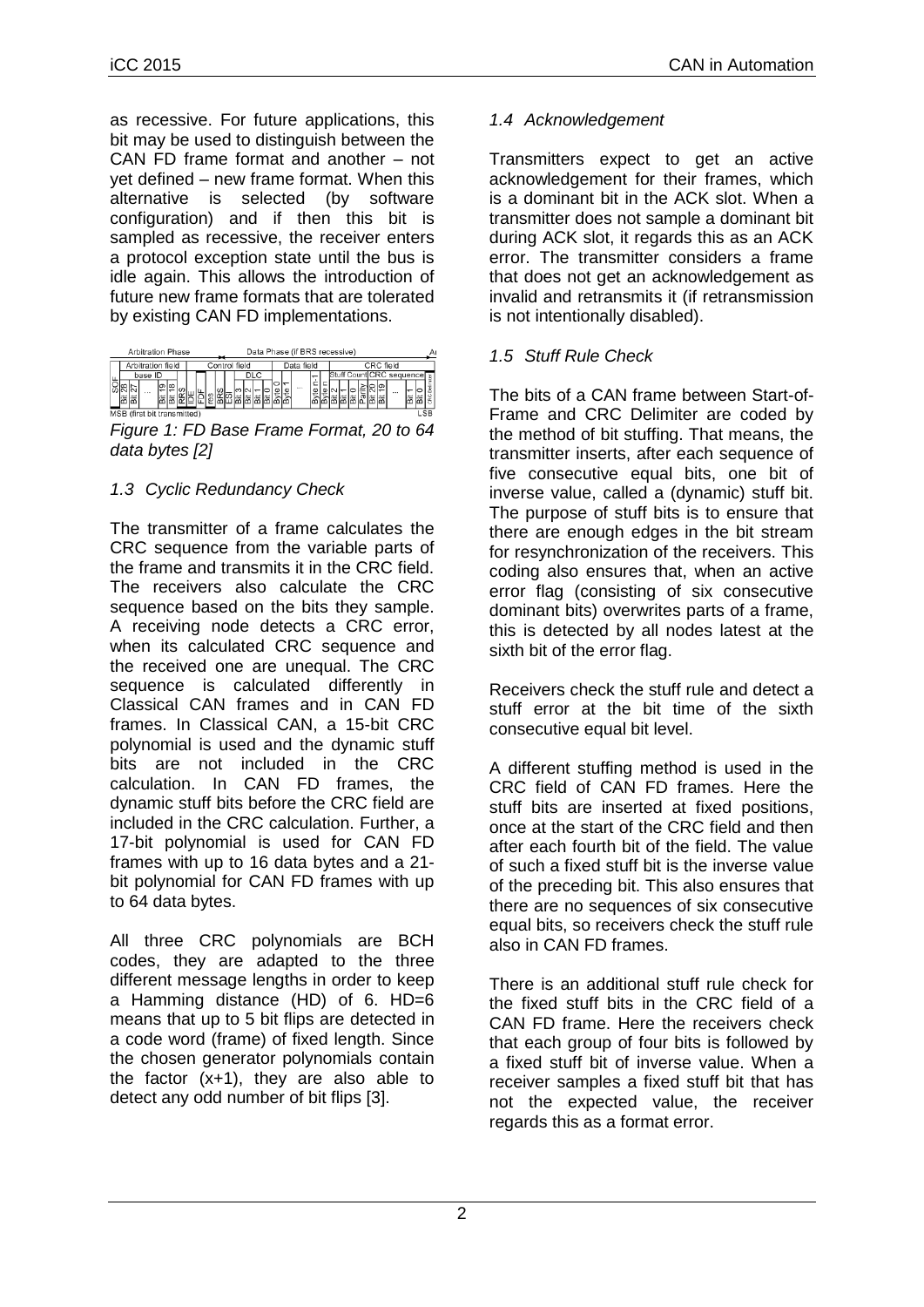### *1.6 Stuff Count Check*

The Stuff Count check is a new error detection mechanism, introduced for the CAN FD frame format. In Classical CAN frames and in CAN FD frames before the CRC field, a transmitter inserts stuff bits dynamically, after five consecutive bits of equal value.

The Stuff Count in CAN FD frames is the number of dynamic stuff bits (modulo 8), counted by the transmitter of the frame. It is transmitted Gray-coded, with a parity bit, at the beginning of the CRC field. The invariable fixed stuff bits of the CRC field are not counted. All receivers compare the received Stuff Count value with their own Stuff Count. If the two values do not match, the receiver treats this like a CRC error and it regards the frame as invalid. The Stuff Count was introduced during ISO standardization by the experts of the project team to safeguard CAN FD frames against errors that convert dynamic stuff bits into data bits and vice versa.

#### *1.7 Interaction between Error Detection and Error Signaling*

Error signaling disturbs the current frame and thereby converts local errors into global errors in order to ensure data consistency in the network.

All nodes in the CAN network check the validity of all frames. If at least one node detects an error, it signals this error to the other nodes by sending an error frame. In most cases, a node starts sending the error frame immediately after the bit where it detected the error. In case of a CRC error, a receiver delays the error frame until after the ACK delimiter, so that a transmitter cannot mistake the start of the error flag as ACK.

The six consecutive dominant bits of the active error flag invalidate the current frame for all nodes, latest when the sixth bit causes a stuff error. The transmitter, monitoring the bit stream (cf. chapter 1.1), will detect a bit error at a transmitted recessive (stuff) bit and will abort (and later restart) the transmission.

There is another interaction between the CRC error and the acknowledgement error. Receivers that detect a CRC error (or a Stuff Count mismatch in CAN FD frames) will not immediately respond with an error frame, only after the ACK delimiter. Meanwhile they do not give the active acknowledgement expected by the transmitter. If no receiver gives the active acknowledgement, the transmitter detects the acknowledgement error. Even if some receivers send an ACK, the other receivers that detected a CRC error will start an error flag after ACK delimiter, causing all nodes to see a format error.

Nodes that see a high number of errors may enter error passive state where they are no longer able to transmit active (dominant) error flags. Under the assumption that, when a node sees more local errors than other nodes, there is also a local cause for the errors (e.g. bad contact to bus line), the error counting rules will cause such a node to enter error passive state earlier than the other nodes. The other nodes are then able to communicate without being disturbed by the faulty node. A further increase of its error count causes the faulty node to enter bus-off state, which effectively disconnects the node from the bus.

## **2. Improved Error Detection in CAN FD**

CAN FD has four main improvements regarding error detection.

The Classical CAN CRC polynomial was chosen for frames with up to 8 data bytes. The longer CAN FD frames are protected by *(1)* longer CRC polynomials to keep the Hamming Distance equal to that in Classical CAN.

In Classical CAN, some rare cases are known [4] where two bit flips that generate and eliminate stuff conditions are not detected by the CRC. This problem (conversion of data bits into stuff bits or vice versa) is addressed in CAN FD by two new mechanisms, the *(2)* inclusion of the dynamic stuff bits into the CRC calculation and the *(3)* introduction of the Stuff Count.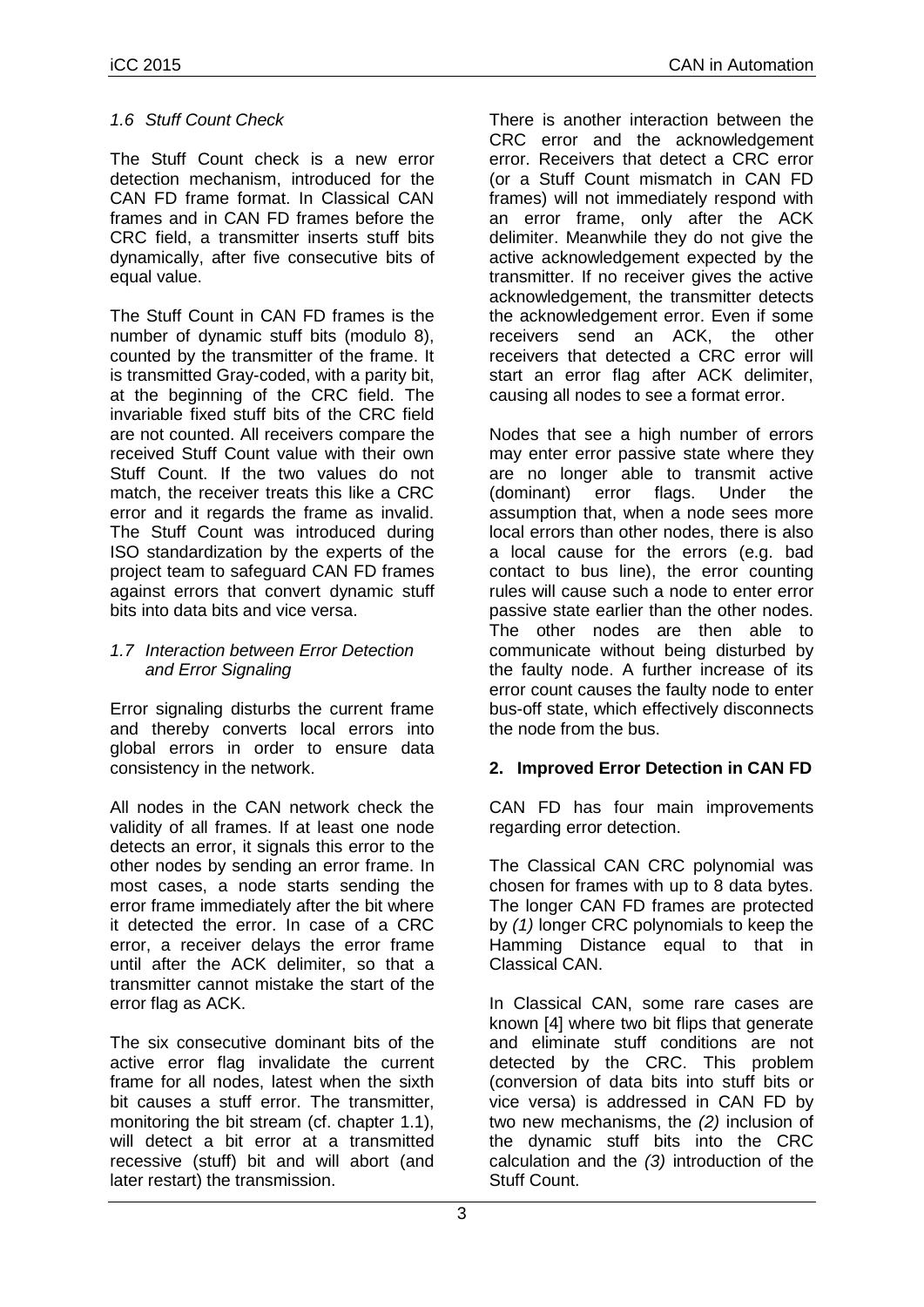Having *(4)* fixed stuff bits in the CRC field is also a new mechanism introduced in CAN FD. The fixed stuff bits increase the capacity of the format check. Further, *(1)*, *(3),* and *(4)* reduce the probability of a random bit sequence to match with an expected CRC field by several orders of magnitude compared to Classical CAN. Chapter [4](#page-5-0) describes this case.

## **3. Fault Types**

In the context of this paper we define:

- **Fault**: An erroneous frame modification seen by a CAN node.
- **Error**: A fault detected by the protocol's error detection mechanisms.

A frame modification occurs in two steps. Firstly, a disturbance (e.g. EM radiation) changes either the CAN Bus signal (recessive/ dominant) or the digital signals CAN RX/TX between controller and transceiver. Secondly, this falsification causes a receiving node to interpret the transmitted frame differently (i.e. modified) and a transmitting node may detect a bit error.

During ISO standardization of CAN FD, the experts of the project team assumed two fault types [5]: fault type A and fault type B. The following two sections introduce these fault types.

## *3.1* Fault Type A: Bit Flip

"Fault type A" means that a CAN node samples a bit with the inverse (flipped) value compared to the transmitted bit value. This fault type can occur in a receiving node and in a transmitting node. [Figure 2](#page-3-0) shows an example for such a bit flip at bit 3.

| TX signal<br>Node T | bit 0 | hit 1 | bit 2               | bit $3 \cdot$ | bit 4            | bit 5 |
|---------------------|-------|-------|---------------------|---------------|------------------|-------|
| RX signal           |       |       | falsified<br>signal | bit flip      | bit.<br>boundary |       |
| Node R              |       |       |                     |               |                  |       |

<span id="page-3-0"></span>*Figure 2: Fault Type A: Bit flip example*

*3.2* Fault Type B: Bit Drop or Bit Insertion

"Fault type B" means that a receiving node drops a bit from or inserts a bit into the bit sequence. Fault type B cannot occur in a transmitting node as this generates the bit sequence.

In order to cause a fault of type B, the following needs to happen. A disturbance (e.g. EM radiation) influences the CAN physical layer. As consequence, additional or shifted recessive to dominant (rec-dom) edges appear in the bit sequence. Transmitting and/or receiving node resynchronize based on these faulty edges. This resynchronization may increase the phase error ([6], [2]) between transmitting and receiving node. A hard synchronization may increase the phase error even more. When the absolute value of the phase error is above a critical level, the receiving node drops a bit from or inserts a bit into the bit sequence.

General properties of fault type B are:

- Fault type B may appear in the arbitration phase and in the data phase of a CAN FD frame.
- Fault type B can also happen in connection with stuff conditions. This means the receiving node may interpret dynamic stuff bits as data bits and vice versa.
- Fault type B can theoretically happen several times per frame.
- The relation between the transmitting node's and the receiving node's clock rates (due to the oscillators' frequency tolerance) determines if a bit drop or insertion is more likely to happen. The clock rates' relation determines the naturally introduced phase error between the nodes.
- The longer a bit sequence without a resynchronization to a correct rec-dom edge, the higher can be the natural phase error between transmitting and receiving node. A high natural phase error makes fault type B more likely.
- A transmitting and/or receiving node can stimulate fault type B by one or more resynchronizations on faulty recdom edges. The actual fault type B (bit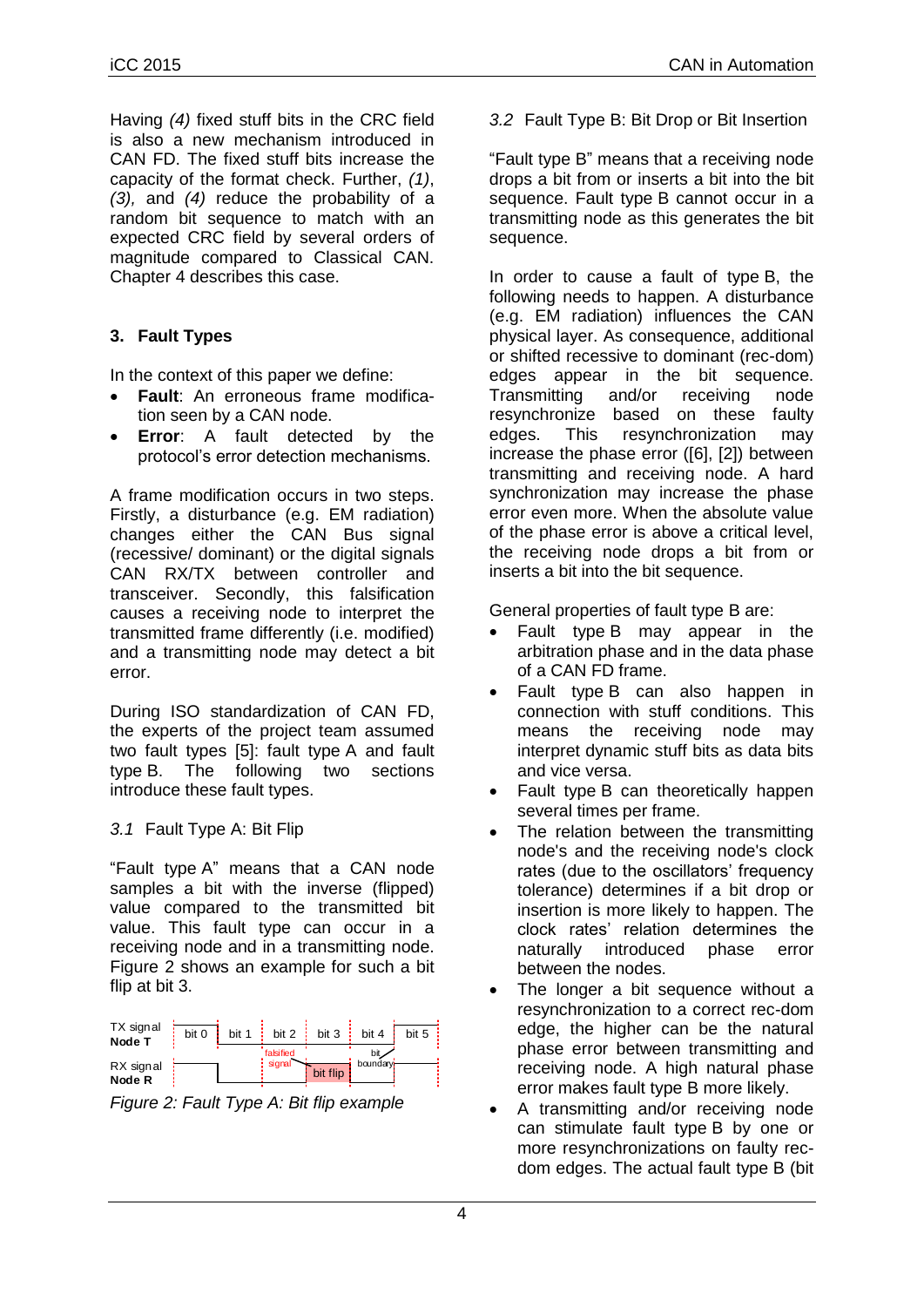drop or insertion) occurs only in the receiving node.

- If several faulty rec-dom edges are necessary to stimulate a fault type B, these have to be **consecutive**. A correct rec-dom edge between two faulty edges reduces the phase error between transmitting and receiving node.
- The CAN bit timing configuration in the receiving node defines the sample point (SP) position and the synchronization jump width (SJW) [7], [8]. These two parameters mainly influence if a bit drop or insertion is more likely.

#### *3.3* Fault Type B: Bit Drop Example

[Figure 3](#page-4-0) shows an example for a bit drop. The receiving node has a slower clock (= longer bits) than the transmitting node, due to the oscillator tolerance. This introduces an initial phase error. The receiving node resynchronizes into the wrong direction due to the shifted rec-dom edge. The phase error at bit 5 of the receiving node is so large that the sample point of bit 5 is already inside the following transmitted stuff bit. Now the receiving node samples the bit sequence "100000i" as "100001".





<span id="page-4-0"></span>*Figure 3: Bit drop example*

## *3.4* Fault Type B: Bit Insertion Example

[Figure 4](#page-4-1) shows an example for a bit insertion. The receiving node has a faster clock  $(=$  shorter bits) than the transmitting node, due to the oscillator tolerance. This introduces an initial phase error. The receiving node resynchronizes into the wrong direction due to the shifted rec-dom edge. The phase error at bit 5 of the receiving node is so large that the sample point of bit 5 is still inside transmitted bit 4. Now the receiving node samples the bit sequence "100001" as "100000i". To achieve a bit insertion by resynchronization on a single faulty rec-dom edge, a suboptimal SP position of 30% needed to be used in this example.

Case:  $f_{RX}$  >  $f_{TX}$ , i.e. BitTime<sub>RX</sub> < BitTime<sub>TX</sub>



<span id="page-4-1"></span>*Figure 4: Bit insertion example*

*3.5* Fault Type B in a Practical Setup

To demonstrate how realistic the occurrence fault type B is, we use a (from today's point of view) typical setup. Herein we focus only on the data phase of the CAN FD frame. We assume a data phase bit timing with following properties:  $SP = 70\%$  and  $SJW = 20\%$  of the data bit time. In this setup the receiving node requires a phase error of > 30% of the bit time for a bit drop and a phase error of > 70% for a bit insertion. [Figure 5](#page-4-2) visualizes this bit timing configuration.



<span id="page-4-2"></span>*Figure 5: Exemplary data phase bit timing configuration*

**Bit drop:** Three preconditions have to be met simultaneously for a bit drop to be caused by a **single** disturbance.

- In context of the oscillator tolerance, the receiving node's clock needs to be sufficiently slower than the transmitting node's clock (e.g.  $f_{RX} = 39.85 \text{ MHz}$ ,  $f_{TX} = 40.15$  MHz),
- A sufficiently long bit sequence without rec-dom edge is necessary to accumulate a sufficiently large phase error in the receiving node, e.g. "00001111".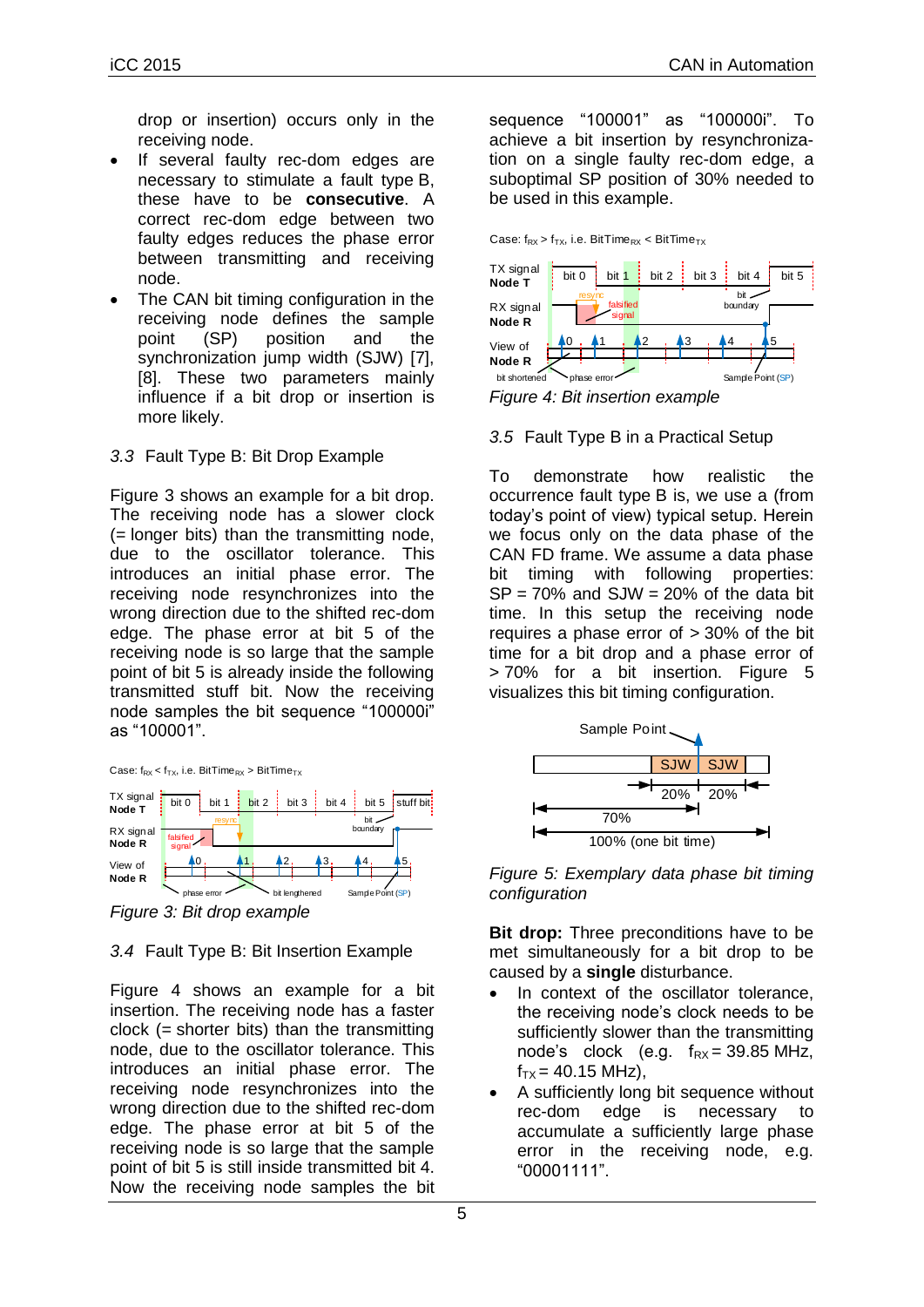An disturbance has to shift the recdom edge by a sufficient amount (cf. [Figure 3\)](#page-4-0). The receiving node synchronizes on this faulty edge, increases its phase error, and drops one of the following bits.

**Bit insertion:** In this setup, it is not possible to insert a bit with a **single** disturbance. The receiving node can increase its phase error with a synchronization to a faulty edge only by SWJ (20%). If receiving and transmitting node's oscillators were ideal with respect to their oscillator tolerance  $(f_{RX} = f_{TX})$ , then four consecutive resynchronizations on faulty rec-dom edges are necessary to gain phase error of > 70%. Even if the receiving node has, within the allowed oscillator tolerance, a much faster clock (see [Figure 4\)](#page-4-1), then still at least two coordinated disturbances are necessary to insert a bit.

**Bit drop and insertion:** In this setup a bit drop and a bit insertion in the same CAN FD frame are hard to achieve. Example 1: If the nodes' oscillators have nearly no tolerance, 6 coordinated disturbances are needed: 4 for bit insertion and 2 for bit drop. Example 2: With an oscillator frequency relation that privileges bit insertion, still about 4 coordinated disturbances are necessary: 2 for insertion and 2 for bit drop. Consequently, we consider both a bit drop and a bit insertion occurring in the same frame as practically impossible.

We can summarize that fault type B is complex and requires many preconditions to be met. A single disturbance can cause one bit drop, but only under certain constraints. Several coordinated disturbances are necessary for one bit insertion. Consequently, a bit insertion in a typical setup should be considered as a "multi bit error". Finally, we consider a bit drop and a bit insertion occurring in the same frame as practically impossible.

## <span id="page-5-0"></span>**4. Classification of Error Cases**

All error detection mechanisms have their limits. In CAN, a transmitting node monitors if its bits appear correctly on the bus and aborts the frame when it detects a bit flip (fault type A). To remain potentially undetected, bit flips have to be local errors at one or more receiving nodes. By definition, a bit drop or insertion (fault type B) can only occur at a receiving node (see chapter 3.3). Consequently, only a receiving node may fail to detect a fault.

In [4] the authors classify the error cases that can occur in a receiving node. In this paper, we extend these classes to fit CAN FD.

| $TX$ frame $  $ ID                                           |  | data | <b>CRC</b> |
|--------------------------------------------------------------|--|------|------------|
| Class 1: RX frame $  $ ID $  $ $  $ data                     |  |      | <b>CRC</b> |
| Class 2: RX frame $   \cdot   \mathbf{D}      \cdot   $ data |  |      | <b>CRC</b> |
| Class 3: RX frame    ID    data CRC                          |  |      |            |

aligned misaligned fault

<span id="page-5-1"></span>*Figure 6: Classes of error cases for a receiving node – one example per class*

#### *4.1 Class 1: Normal Bit Errors*

The receiving node samples the whole frame while it is **aligned** to the transmitted frame, i.e. it correctly recognizes the frame type, frame length, CRC field, etc. (see [Figure 6\)](#page-5-1). **Faults of type A** (bit flip) may be present in the received frame.

For this error class the Cyclic Redundancy Check (CRC) is a valid method to detect the erroneous frames. Both, CAN FD and Classical CAN use CRC polynomials that guarantee a Hamming Distance of 6. See chapter 1.3 for details.

#### *4.2 Class 2: Encoding Related Errors*

The receiving node samples the frame while it is **aligned** to the transmitted frame, i.e. it correctly recognizes the frame type, frame length, CRC field, etc. The receiving node may be **temporarily misaligned** to the transmitted frame during the sampling of the frame identifier (ID) or the data field.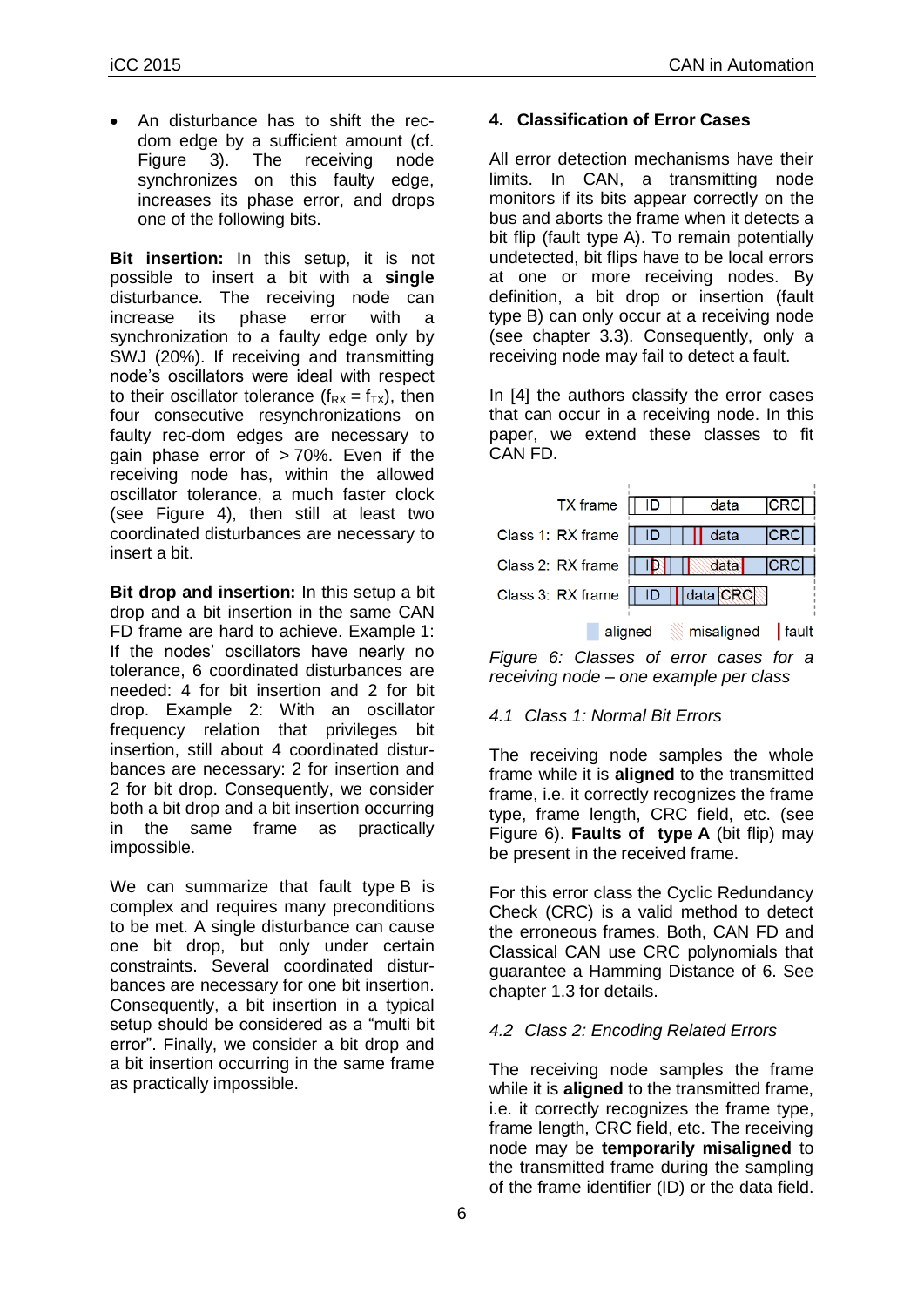[Figure 6](#page-5-1) shows an example. **Faults of type A** (bit flip) **and B** (bit drop and bit insertion) may be present in the received frame. They may cause the receiving node to interpret dynamic stuff bits as data bits and vice versa.

As long as only faults of type A (bit flip) are present in the frame, the CRC is a valid method to detect erroneous frames with up to 5 bit flips. When faults of type B are present in the frame, the CRC is corrupted and is therefore not sufficient to decide with absolute certainty, if the frame was received correctly or not. The Stuff Count in the CRC field of the frame contains the number of dynamic stuff bits in the transmitted frame (see chapter 1). This enables the receiving node to detect conversions between dynamic stuff bits and data bits.

#### *4.3 Class 3: Message Length Modifying Errors*

The receiving node samples at least the CRC field and EOF of the frame **misaligned** to the transmitted frame. The parts of the frame prior to the CRC field may be sampled aligned but also misaligned. [Figure 6](#page-5-1) shows an example. The misalignment of the receiving node starts earliest with the first fault. The misalignment of the receiving node may vary from a single bit to many bytes. The receiving node may sample key-bits (DLC, IDE, FDF, BRS) as transmitted or erroneously. **Faults of type A** (bit flip) **and B** (bit drop and bit insertion) may be present in the received frame.

The receiving node accepts the frame as valid if the following three constraints are all fulfilled: (i) the CRC field (sampled misaligned) accidentally matches the expected value, (ii) the frame format (reserved bits, delimiters, EOF, etc.) and dynamic stuffing are correct, and (iii) the ACK bit does not overwrite a recessive bit of the transmitted frame.

Constraints (ii) and (iii) are nearly identical in Classical CAN and CAN FD. Constraint (i) – the CRC field that has to fit accidentally – is much longer in CAN FD.

A comparison of the CRC field lengths visualizes this:

- Classical CAN: 16 bit
- CAN FD (CRC17): 28 bit
	- CAN FD (CRC21): 33 bit

This means in this error class more bits have to match accidentally for a CAN FD frame compared to a Classical CAN frame: With CRC17 28–16=12 more bits and with CRC21 33–16=17 more bits.

Remark: In Classical CAN, only the assumed CRC sequence bits have to match accidentally. The dynamic stuff bits (if present) automatically match, because the transmitting node sends a correctly stuffed data field. In CAN FD frames, not only the assumed CRC sequence bits, but also the Stuff Count and the fixed stuff bits have to match accidentally. The fixed stuff bits need to be considered, as the receiving node expects in the CRC field after each 4 data bits a fixed stuff bit, but the transmitting node typically adds after 5 equal data bits a dynamic stuff bit. Consequently, the stuff bits do not automatically match like in Classical CAN<sup>1</sup>.

#### **5. Summary and Conclusion**

CAN provides several error detection mechanisms (e.g. Frame Format Check, Cyclic Redundancy Check, etc.). This paper gave an overview on these mechanisms and their interaction.

It also outlined the four main improvements in CAN FD regarding error detection: *(1)* use of CRC polynomials of higher order, *(2)* inclusion of the dynamic stuff bits into the CRC calculation, *(3)* introduction of the Stuff Count, and *(4)* introduction of fixed stuff bits in the CRC field.

Improvements *(2)* and *(3)* enable to detect faults where data bits are converted into

-

<sup>&</sup>lt;sup>1</sup> It might happen that in the assumed CRC field of a received CAN FD frame all fixed stuff bits match with a dynamic stuff bit in the transmitted frame. As there are very few bit sequences where this is the case, we neglect this.